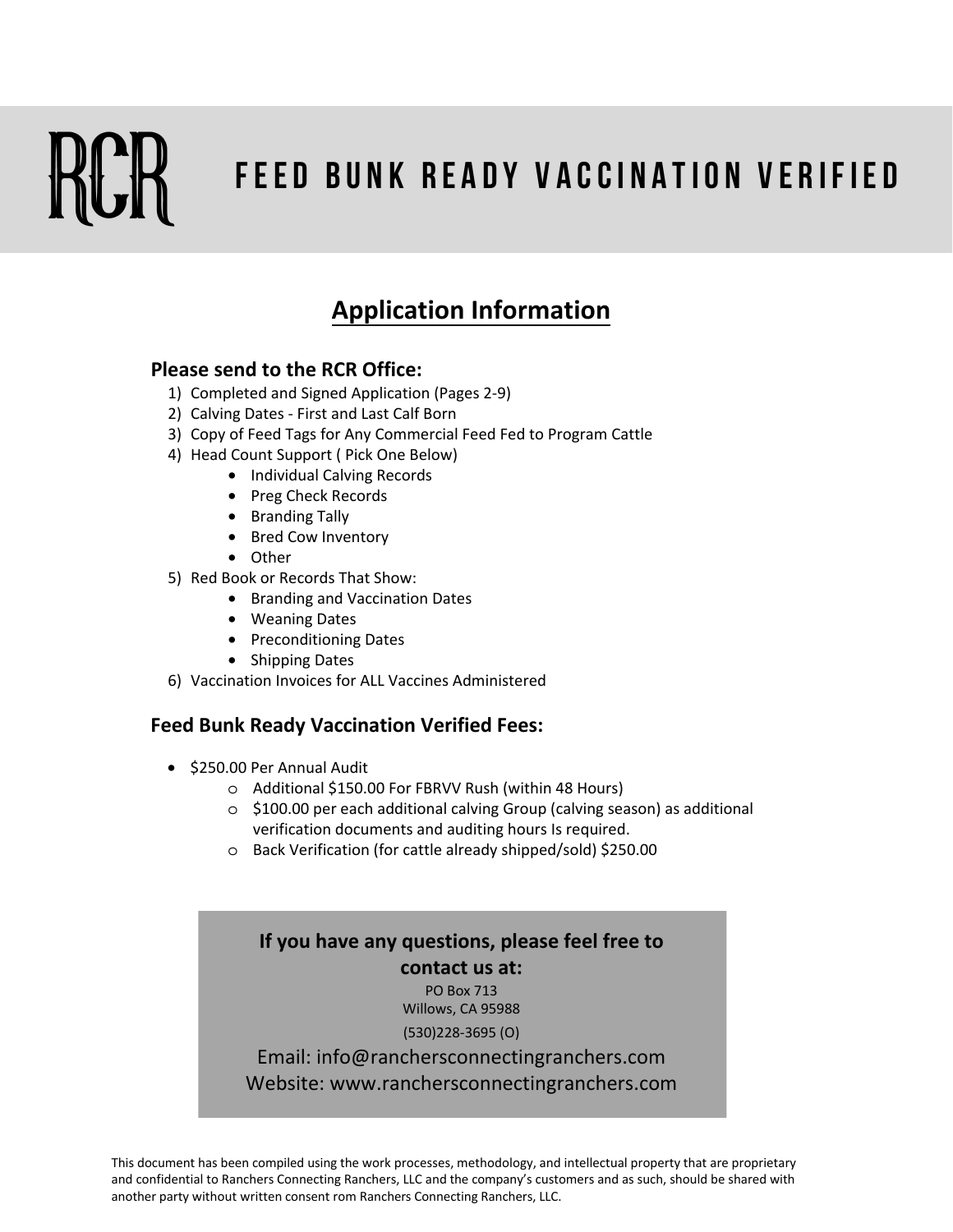#### **Section 1: General Information**

Ranch Name: Contact: Home/Mobile/Office Phone: Email: Mailing Address:

Shipping Address:

#### **Section 2: Cattle Information (Home Raised)**

- 1.Group #1 : (Ex. Spring '19) Calving Window – FCB to LCB: Number of Head to verify:
- 2. Group #2 Calving Window – FCB – LCB: Number of Head to verify:
- 3. Will cattle be preconditioned at time of sale?

#### **Section 3: Purchased Cattle:**

If cattle are purchased and in the program, all vaccination records must be obtained and documented.

#### **Section 4: Identification Information:**

Group 1: (brands, ear tag or notches with locations)

Group 2: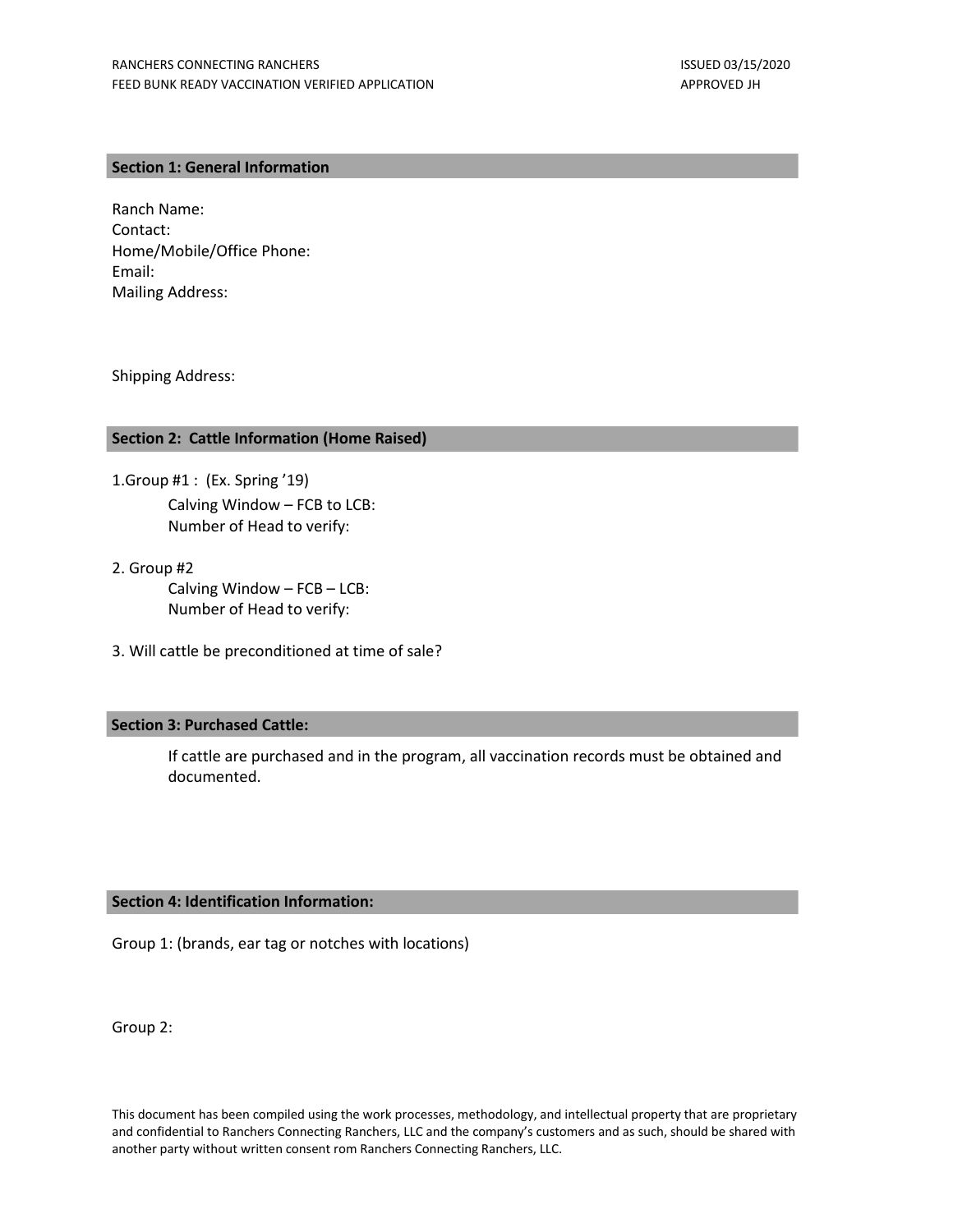#### **Section 5: Vaccination Protocol:**

Please list the vaccines administered to calves with dates.

| <b>Date Administered</b> | <b>Product Administered</b> |
|--------------------------|-----------------------------|
|                          |                             |
|                          |                             |
|                          |                             |
|                          |                             |
|                          |                             |
|                          |                             |
|                          |                             |
|                          |                             |
|                          |                             |
|                          |                             |
|                          |                             |
|                          |                             |
|                          |                             |
|                          |                             |
|                          |                             |
|                          |                             |
|                          |                             |
|                          |                             |
|                          |                             |
|                          |                             |
|                          |                             |
|                          |                             |

Were all vaccination instructions provided by the pharmaceutical company followed correctly, including all handling procedures, vaccine administering location and recommended amounts?